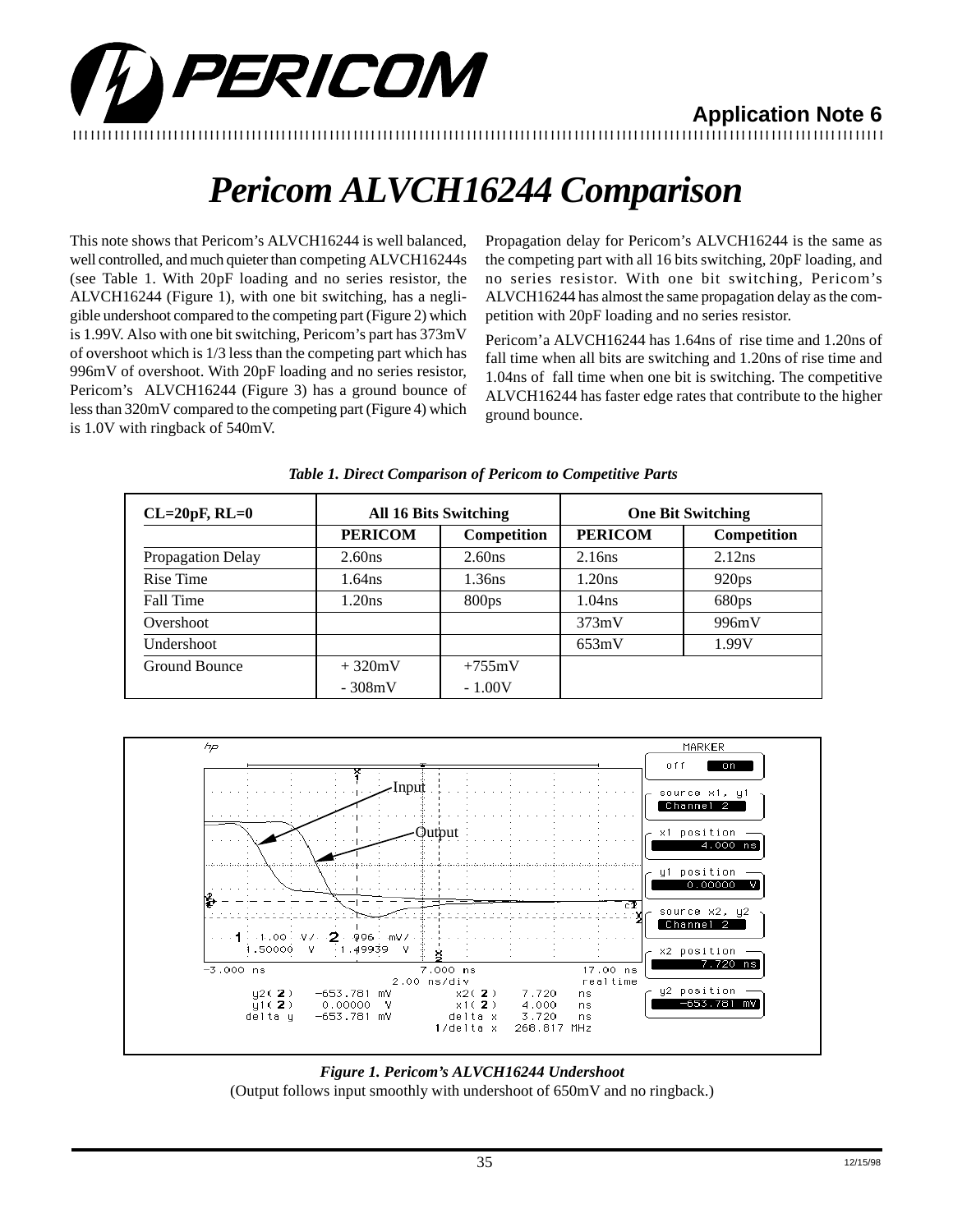





*Figure 2. Competition's ALVCH16244 Undershoot*

(Competing part undershoot is 1.99V, three times that of Pericom's part and with 540mV ringback.)



*Figure 3. Pericom's ALVCH16244 Ground Bounce* (Pericom's ALVCH16244 Ground Bounce is  $\pm$  320mV max., three times less than the competing part.)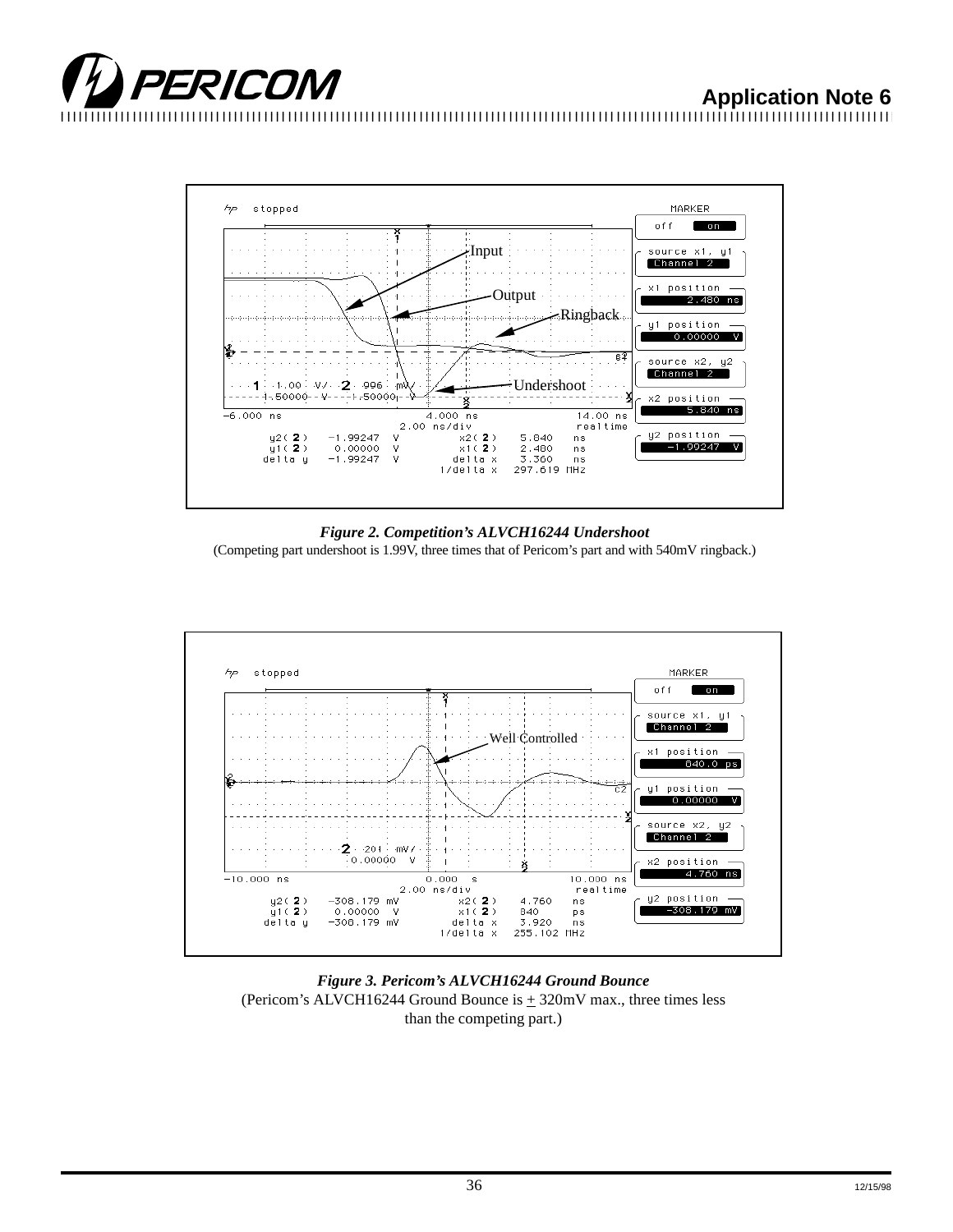# **TEXICONI** Application Note 6



*Figure 4. Competition' ALVCH16244 Ground Bounce* (Ground bounce has a swing of 1.75V, three time bigger than Pericom's part.)

*Pericom's ALVCH16244*



Above figures shows that propagation delay is the same (2.60ns) for Pericom's part and the Competing part when



Above figures show that Pericom's part has 1.64ns of Rise Time whereas the competing part has 1.36ns of Rise Time when all 16 bits are switching. The Pericom part demonstrates less overshoot. The figures on the next page





all 16 bits are switching with less overshoot and 20pF of loading and no series resistor.



show the fall time of 1.20ns for Pericom's part and 800ps for a competitive part with all bits switching. The Pericom part demonstrates less undershoot.